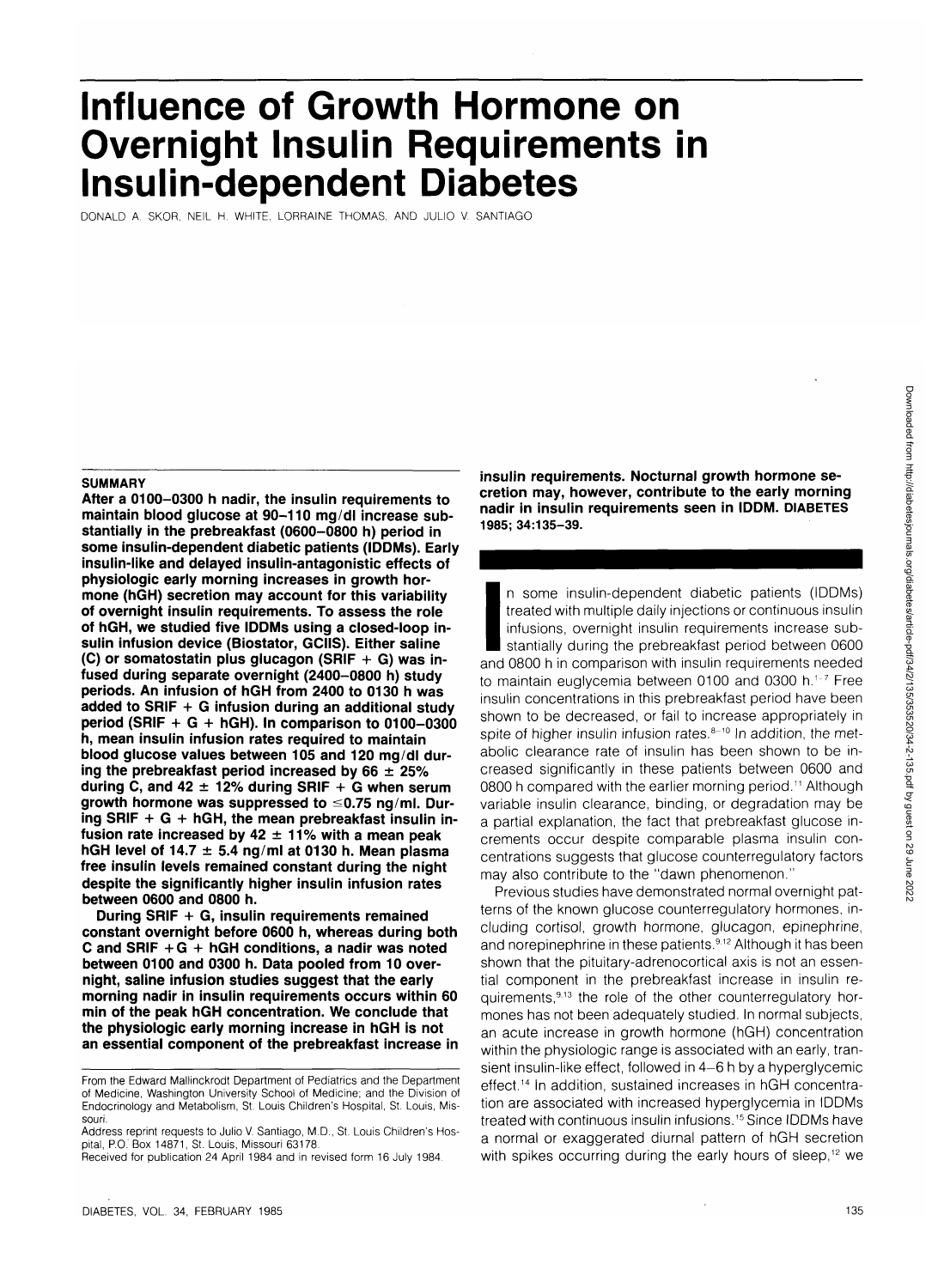designed studies to test the hypothesis that hGH could contribute both to the 0100-0300 h nadir as well as the 0600- 0800 h increment in insulin requirements.

## **MATERIALS AND METHODS**

Five normal weight IDDMs with mean ( $\pm$  SEM) age of 27  $\pm$  2 yr and mean duration of diabetes of  $17 \pm 2$  yr were studied. All subjects had been treated with insulin since the time of diagnosis and gave a history of ketoacidosis. All subjects were being treated with continuous subcutaneous insulin infusion (CSII) using highly purified porcine insulin for at least 6 mo before the study. The mean glycosylated hemoglobin value for the group was 7.6  $\pm$  0.4% in an assay where normal values range between 4.0% and 8.3%. This assay employs a minicolumn (Isolab Inc., Akron, Ohio) and saline-dialyzed samples. Despite their successful therapy using CSII, these subjects continued to clinically manifest a dawn phenomenon with increasing prebreakfast, basal insulin requirements.

CSII therapy was discontinued at least 6 h before, and the last mealtime bolus dose was delivered at least 12 h before the 2400-0800 h study period. Subjects ate their last meal at least 6 h before the study period, and blood glucose was controlled using a modified, closed-loop intravenous insulin (lletin II; Eli Lilly and Company, Indianapolis, Indiana) delivery system<sup>16</sup> before being connected to the Biostator GCIIS (Miles Laboratories, Elkhart, Indiana) at 2300 h. The Biostator was operated using mode 1:1 with constants set to deliver insulin at 10-20 mU/min (Rl) with the blood glucose at 110 mg/dl (Bl) so that the insulin infusion rate (IR) increased twofold at a blood glucose concentration of 122 mg/dl  $(Q) = 30$  mg/dl) according to the following algorithm:  $IR = RI([G - BI/QI] + 1)^2$ . Dextrose was not given during these studies. The static 1:1 mode was used to reduce the minute-to-minute variability in insulin infusion rates resulting from small changes in the glucose concentrations.

Each subject was studied over a 2-3 mo period on three separate nights in random sequence. On one night, an infusion of saline accompanied Biostator control. On another night, the subjects received an infusion of somatostatin (Beckman Instruments, Inc., Bioproducts Division, Stanford, California) (250  $\mu$ g/h) and glucagon (Eli Lilly and Company) (1 ng/kg/min in 2 subjects, 1.25 ng/kg/min in 3 subjects). On a third night, somatostatin and glucagon were infused as above, and human growth hormone (hGH) (National Pituitary Agency, lot P-20 or P-21) was infused at 100 ng/kg/ min from 2400 to 0130 h to simulate the usual pattern of increased circulating growth hormone concentration during the early hours of sleep. A continuous infusion pump (Harvard Apparatus, Millis, Massachusetts) was used for all infusions. All studies were performed during hospitalization in the Clinical Research Center of Washington University after obtaining informed written consent.

Between 2400 and 0800 h, blood samples were collected every 30 min through an indwelling venous catheter for measurement of plasma glucose, free insulin, growth hormone, glucagon, and cortisol. Plasma glucose was measured by the glucose-oxidase method using a Beckman glucose analyzer (Beckman Instruments, Fullerton, California). Growth hormone,<sup>17</sup> glucagon,<sup>18</sup> (30K antibody) and cortisol<sup>19</sup> were measured by radioimmunoassay. Plasma free insulin concentration was measured by radioimmunoassay after a 2-h incubation in a metabolic shaker at 37°C and polyethylene glycol precipitation, as described by Kuzuya et al.20 All samples from each patient were run in the same assay with an intraassay coefficient of variation of 7%.

The results of five additional overnight studies during saline infusion alone in three additional IDDMs (age  $28 \pm 3$  yr, duration 14  $\pm$  4 yr) using identical Biostator conditions were also included in the analysis of the temporal relationship between overnight peak hGH concentrations, blood glucose concentration, and insulin requirements.

The mean blood glucose concentrations and insulin infusion rates were calculated as the means of minute-to-minute blood glucose concentrations and insulin infusion rates for 30-min periods during Biostator control. The paired f-test was used to compare data in individual subjects from one time interval to another and between study nights. All results are expressed as mean ± SEM.

#### **RESULTS**

During the control (saline infusion) study, the insulin infusion rate increased from  $15.2 \pm 2.9$  mU  $\cdot$  kg<sup>-1</sup>  $\cdot$  h<sup>-1</sup> between 0100 and 0300 h to 22.0  $\pm$  2.8 mU  $\cdot$  kg<sup>-1</sup>  $\cdot$  h<sup>-1</sup> between 0600 and 0800 h ( $P < 0.001$ ) in response to a slight increase in the glucose concentration from  $109 \pm 3$  to  $115 \pm 3$  mg/dl  $(P = NS)$  (Figure 1). All five subjects demonstrated a normal pattern of circulating hGH with spikes of 5-25 ng/ml during the night. The mean hGH concentration reached a peak of  $9.8 \pm 3.5$  ng/ml at 0200 h (Figure 2). There was a nadir of the mean glucose concentration (104  $\pm$  3 mg/dl) and insulin infusion rate  $(11.2 \pm 3.0 \text{ mU} \cdot \text{kg}^{-1} \cdot \text{h}^{-1})$  30 min after the



**FIGURE 1. Blood glucose (upper panel) and insulin infusion rate (lower panel) during overnight Biostator control along with saline, suppression of endogenous growth hormone (SRIF), and SRIF with growth hormone replacement (SRIF + hGH) (see text for details). Open bars represent 0100-0300 h time period, hatched bars represent 0600-0800 h time period. Results are expressed as the mean ± SEM. \*P < 0.05; "P < 0.01; and \*\*\*P < 0.001.**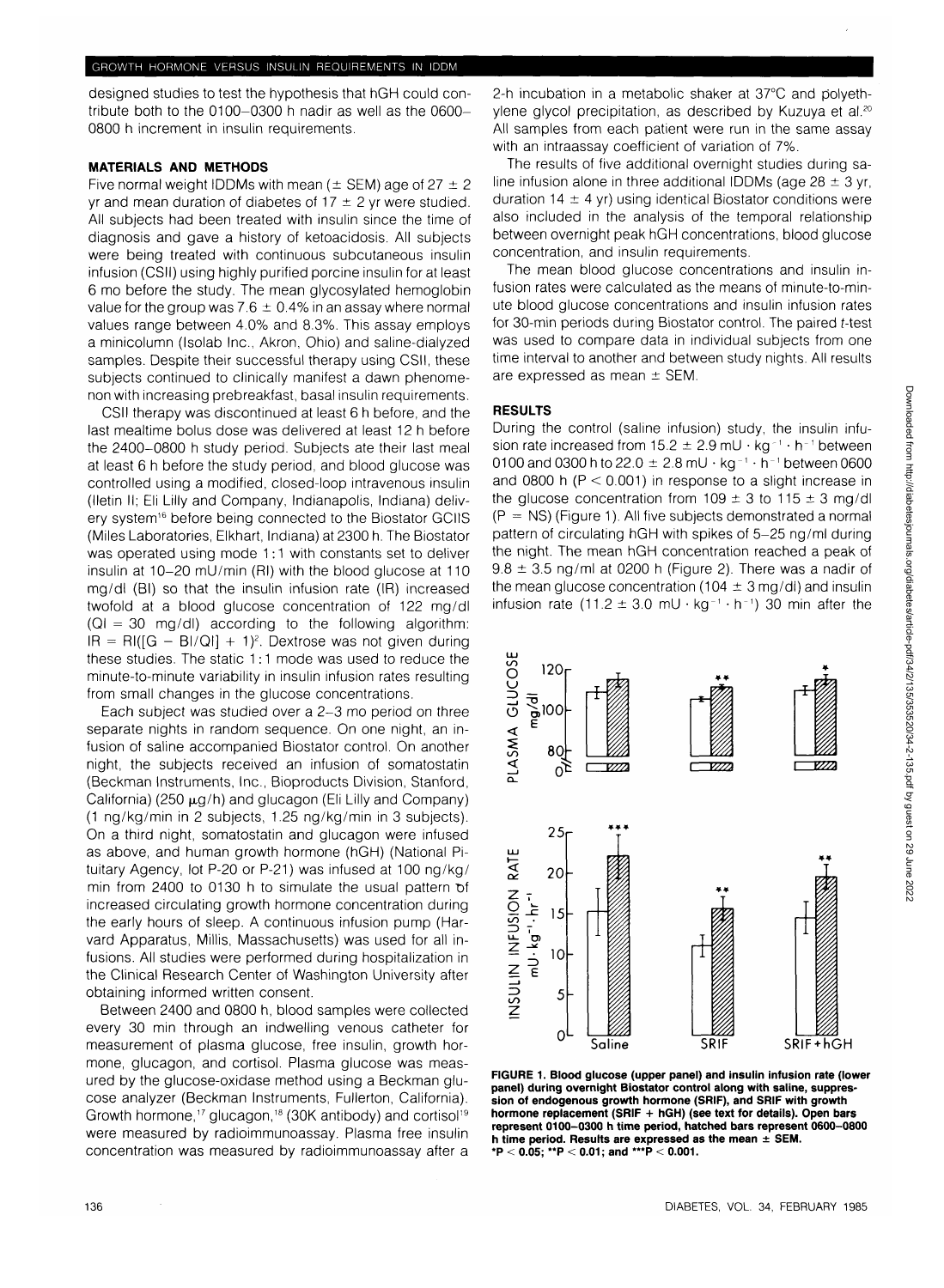mean peak of hGH. This nadir represents a 26% fall in insulin infusion rate.

During inhibition of hGH secretion with somatostatin, the mean insulin infusion rate also increased significantly, from  $11.0 \pm 1.3$  mU · kg<sup>-1</sup> · h<sup>-1</sup> between 0100 and 0300 h to  $15.6 \pm 1.5$  mU  $\cdot$  kg<sup>-1</sup>  $\cdot$  h<sup>-1</sup> between 0600 and 0800 h  $(P < 0.01)$ , in response to an increase in the glucose concentration from  $105 \pm 1$  to  $111 \pm 1$  mg/dl (P < 0.005) (Figure 1). Concentrations of hGH remained <0.75 ng/ml throughout the study period (Figure 2) and no decrease in the glucose concentration or insulin infusion rate was observed between 0100 and 0300 h.

During somatostatin infusion with hGH replacement between 2400 and 0130 h, the mean insulin infusion rate increased from  $14.4 \pm 1.9$  mU  $\cdot$  kg<sup>-1</sup>  $\cdot$  h<sup>-1</sup> between 0100 and 0300 h to  $19.4 \pm 1.5$  mU · kg<sup>-1</sup> · h<sup>-1</sup> between 0600 and 0800 h ( $P < 0.01$ ) in response to an increase in the glucose concentration from  $109 \pm 2$  to  $114 \pm 2$  mg/dl (P < 0.05) (Figure 1). The mean hGH concentration initially rose to  $10.2 \pm 3.5$  ng/ml at 0030 h, and reached a peak of 14.7  $\pm$  5.4 ng/ml at 0130 h; this peak was similar to (P = NS) the peak hGH concentration during the control study  $(9.8 \pm 3.5 \text{ ng/ml})$ , indicating physiologic hGH replacement during this study period (Figure 2). A nadir of the glucose concentration (105  $\pm$  3 mg/dl) and insulin infusion rate  $(11.8 \pm 2.1 \,\text{mU} \cdot \text{kg}^{-1} \cdot \text{h}^{-1})$  occurred at 0100 h, 30 min after the initial rise in circulating hGH concentration. This nadir represents an 18% fall in insulin requirements.

Mean overnight glucose concentrations were similar during the three study nights, with levels of  $113 \pm 3$  mg/dl during control,  $108 \pm 1$  mg/dl during somatostatin alone  $(P > 0.2$  versus control), and 112  $\pm$  2 mg/dl during somatostatin plus hGH ( $P > 0.3$  versus control,  $P > 0.2$  versus somatostatin alone). The mean overnight insulin infusion rate was higher during the control study (19.2  $\pm$  $0.6$  mU · kg<sup>-1</sup> · h<sup>-1</sup>) compared with somatostatin alone  $(13.0 \pm 1.5 \text{ mU} \cdot \text{kg}^{-1} \cdot \text{h}^{-1}$ , P < 0.05), but not compared with somatostatin plus hGH (16.8  $\pm$  2.3 mU  $\cdot$  kg<sup>-1</sup>  $\cdot$  h<sup>-1</sup>).

Plasma glucagon concentrations remained relatively constant overnight during the control study with a mean level of  $143 \pm 20$  pg/ml. During the somatostatin infusions, glucagon was infused at a constant rate, and the mean overnight glucagon concentration was  $136 \pm 38$  pg/ml during somatostatin alone (P  $>$  0.2 versus control) and 165  $\pm$  17 pg/ ml during somatostatin plus hGH ( $P > 0.4$  versus control,  $P > 0.2$  versus somatostatin alone) (Figure 2).

The mean plasma free insulin concentration during the control studies was  $51 \pm 10 \,\mu$ U/ml between 0100 and 0300 h, and remained constant overnight with a mean concentration of 55  $\pm$  18 µU/ml between 0600 and 0800 h in spite of a 45% higher insulin infusion rate (Figure 2). Results were similar during somatostatin alone, and during somatostatin plus hGH. Plasma cortisol levels were similar during the three study nights and showed normal physiologic variability, increasing to 15-20  $\mu$ g/dl after 0400 h (Figure 2).

Combining data from 10 overnight saline infusion studies to assess a possible temporal relationship between hGH spikes and plasma glucose concentrations or insulin requirements in IDDMs, we found that the nadir glucose concentration (105  $\pm$  3 mg/dl) and insulin infusion rate  $(10.7 \pm 1.3 \text{ mU} \cdot \text{kg}^{-1} \cdot \text{h}^{-1}$ , P < 0.02 versus baseline) oc-



**FIGURE 2. Concentrations (mean ± SEM) of growth hormone, glucagon, cortisol, and free insulin during overnight infusions of saline (shaded area), SRIF (circles), and SRIF + hGH (squares).**

curred 30-60 min after the peak hGH concentration  $(23.5 \pm 3.7 \text{ ng/ml})$  (Figure 3).

### **DISCUSSION**

The 0600-0800 h increase in insulin requirements observed in some IDDMs may result in persistent fasting hyperglycemia, while the 0100-0300 h nadir may increase the risk for early morning nocturnal hypoglycemia.<sup>1-8</sup> Despite these important clinical observations, the pathophysiologic factors responsible for this overnight variability in insulin requirements have not been completely elucidated.

The normal diurnal variability of the pituitary-adrenocortical axis has been shown not to be an essential component in the prebreakfast increase in insulin requirements.<sup>9,13</sup> Normal overnight patterns of growth hormone, glucagon, epinephrine, and norepinephrine secretion have previously been observed in these patients.<sup>9,12</sup> This includes spikes in hGH concentration during the early hours of sleep in diabetic subjects that are similar to those observed in nondiabetic subjects. In the original observations of patients treated with subcutaneous insulin injections, the "dawn phenomenon" was associated with a decrease in circulating free insulin concen-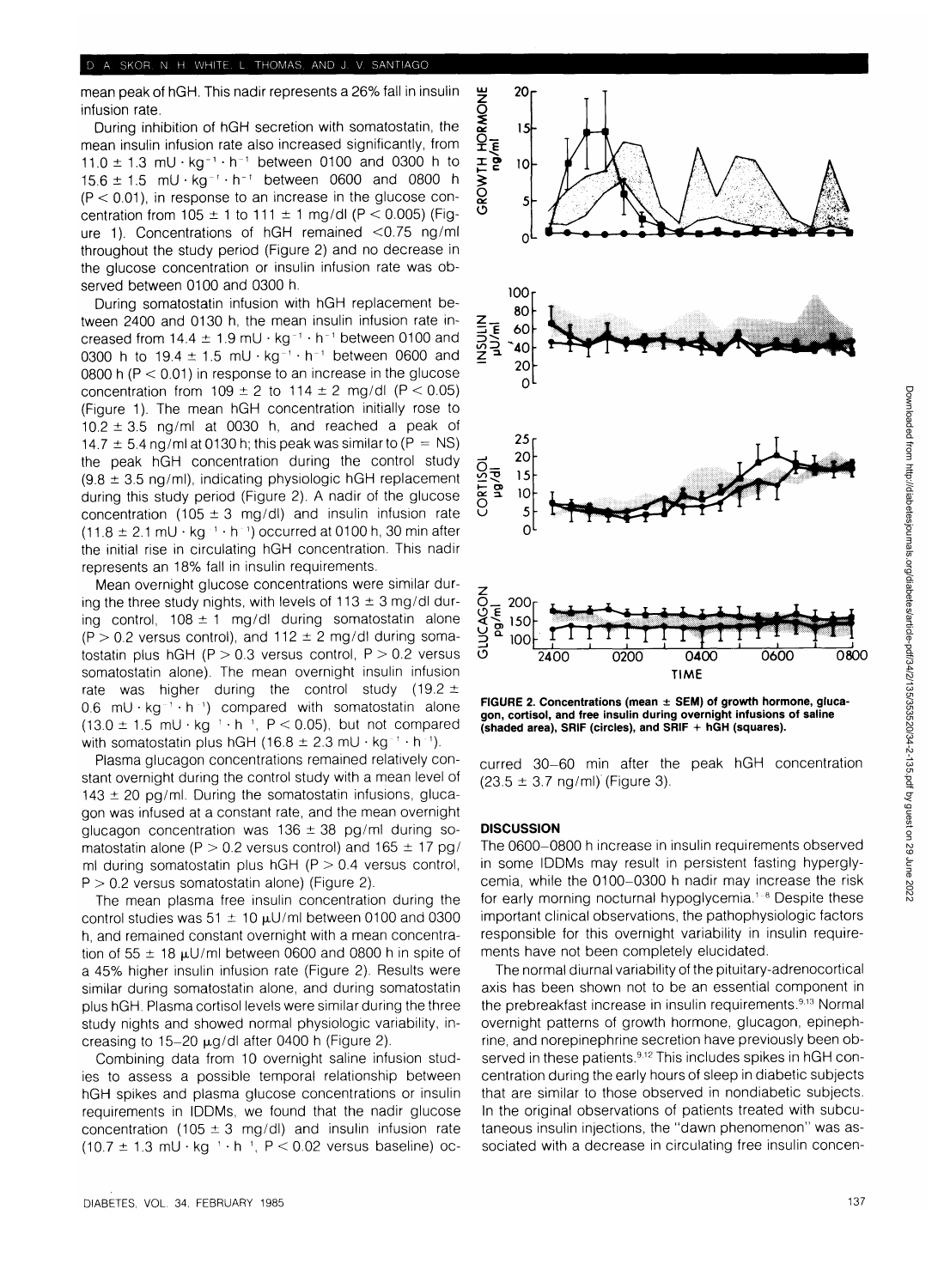

**FIGURE 3. Relationship between mean ± SEM overnight nadir glucose concentrations and insulin infusion rates, relative to the time of peak growth hormone concentration (0 min) in 10 overnight studies in IDDMs. This decrease in insulin infusion rate was significant (P < 0.02 versus baseline).**

trations.8 Recent observations have confirmed that free insulin levels fail to increase during the prebreakfast period in spite of higher intravenous or subcutaneous insulin infusion rates.<sup>9,10</sup> In addition, insulin clearance appears to be increased between 0600 and 0800 h compared with the 0100–0300 h period, while insulin sensitivity is similar.<sup>11</sup> The overnight variability of plasma glucose concentrations in these patients may reflect variable insulin levels as the result of changing insulin clearance, antibody binding, or degradation, in combination with a heightened sensitivity to normal overnight patterns of known glucose counterregulatory factors.21

Early insulin-like and delayed insulin-antagonistic effects of hGH on glucose metabolism have been observed during the infusion of hGH in normal subjects.<sup>14</sup> The insulin-like effects occur within 1 h of the initiation of hGH infusion, and are attributed to both a decrease in hepatic glucose production and an increase in peripheral glucose utilization. These effects are transient, and by 4-6 h later, the insulinantagonistic effects of hGH predominate. This hyperglycemic effect may be characterized by decreased insulin receptor binding affinity, as well as a probable postreceptor defect.<sup>22-24</sup> These data suggested the possibility that the normally occurring spikes in hGH secretion that occur during the early hours of sleep might contribute to both the early morning nadir and the prebreakfast increase in insulin requirements observed in some IDDMs.

The results of this study indicate that the  $66 \pm 25\%$  increase in insulin requirements between 0600 and 0800 h is not dependent on hGH secretion, since there was a similar  $42 \pm 12\%$  increase (P  $> 0.2$ ) when hGH secretion was totally

suppressed with somatostatin. When hGH was replaced to physiologic levels between 2400 and 0130 h, the 0600-0800 h increment of  $42 \pm 11\%$  was not altered significantly  $(P > 0.1$  versus control,  $P > 0.3$  versus somatostatin).

Somatostatin infusion with glucagon replacement, as performed in this study, was associated with a significant decrease in mean overnight insulin requirements compared with the control infusion (Figure 1). Although glucagon infusions during somatostatin resulted in mean peripheral glucagon levels in the physiologic range, relative hepatic glucagon deficiency might have been expected based on predicted portal vein:peripheral vein glucagon ratios of 1.5:1.<sup>2526</sup> The observed decrease in insulin requirements during somatostatin alone may be attributed to relative hepatic glucagon deficiency. When hGH was replaced to physiologic levels during somatostatin, mean overnight insulin requirements increased to levels similar to the control study. These data are consistent with a predicted hyperglycemic effect of hGH.

The nadir of the mean glucose concentration and insulin infusion rates was observed at 0230 h during the control studies in these five patients, and this nadir occurred within 1 h after the initial spike in hGH concentration. When these data were combined with data from five additional control studies, a similar nadir in mean glucose concentrations and insulin infusion rates was observed 30-60 min after the mean hGH spike (Figure 3). Suppression of hGH with somatostatin abolished this nadir, while replacement of hGH caused its reappearance. Winter previously observed that the mean nocturnal peak in hGH concentration was associated with the early morning decrease in glucose concentration in six diabetic children with asymptomatic nocturnal hypoglycemia.27 Although it was reasoned that hGH peaks occurred as the result of hypoglycemia (mean nadir glucose concentration 50  $\pm$  17 mg/dl), alternatively these spikes in hGH secretion may have contributed to the decrease in blood glucose concentration. Together, these data suggest an important role for hGH in the early morning nadir in insulin requirements observed in many IDDMs. During the control studies, the individual patterns of growth hormone secretion are quite variable; this could contribute to erratic blood glucose during the overnight period in some subjects.

Although a hyperglycemic effect of hGH can occur at physiologic levels in IDDMs,<sup>15</sup> nocturnal variations in hGH secretion are not an essential component in the prebreakfast increase in insulin requirements. However, the spikes in hGH secretion that occur during the early hours of sleep may contribute to the 0100-0300 h nadir in insulin requirements observed in some subjects. This may be even more important during adolescence, when nocturnal spikes in hGH are greatly exaggerated. Finally, the failure of free insulin levels to increase between 0600 and 0800 h in spite of a 66% increase in insulin infusion rate further suggests the role of enhanced insulin clearance as an important etiologic factor in the "dawn phenomenon." However, the rising blood glucose concentrations seen in the prebreakfast period despite similar levels of insulinemia observed earlier during the night suggests that counterregulatory factors such as adrenergic activity or decreased hepatic sensitivity to insulin may also contribute to this pattern of insulin requirements.

In conclusion, the overnight variability in insulin require-